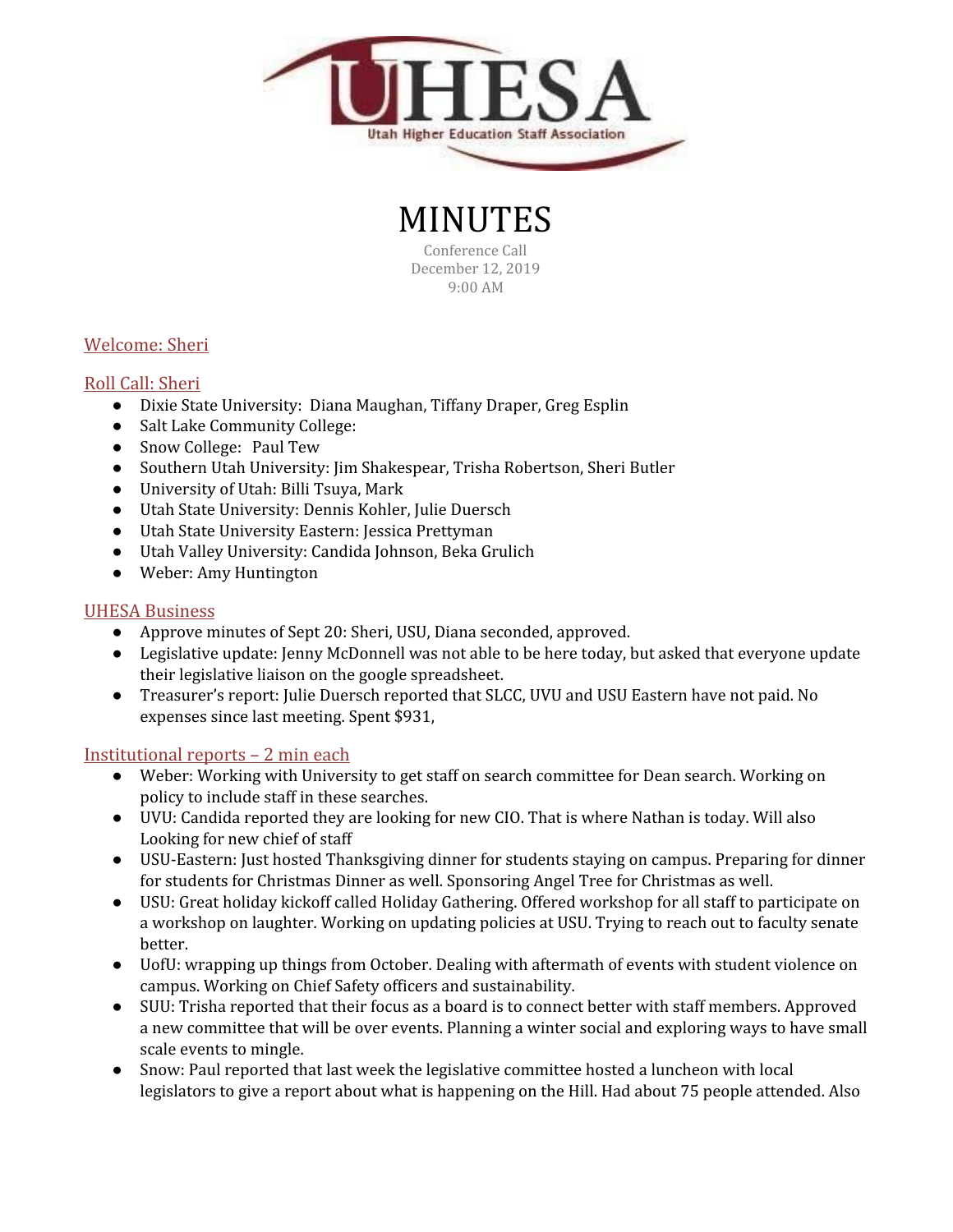

hosted a thanksgiving dinner for international students. Monthly unsung hero awards. Each receive a plaque and at the end of the semester they have a drawing for another prize. Mike Daniels organized legislative meeting.

● Dixie: Tiffany reported that they have representation on the hiring committee for the new general council. Also updating policies and staff association is represented. Also working on new strategic plan for the University and staff association is having input on staff life. Health and Wellness committees combined to help with food pantry. Professional Development recent training was on staff grit (how to help employees not burn out). Breakfast with president at the beginning of Spring semester.

#### Discussion:

- Exempt vs non-exempt and working to get the job done.
- USU: Julie reached out to Staff Board to get a sense of how things are perceived. Comments received were that the most important thing is that the employee is appreciated. Work/life balance is important too. At the end of crisis mode, they are dedicated and at the end of the crisis, they take extra time. What is the environment – Balance and appreciations.
- Dixie: Greg from HR has had multiple conversations with exempt staff. One of the comments they continue to make is that they would rather be non-exempt because there is no benefit to being exempt. Their policy states that exempt staff work a minimum of 40 hours. The also clock in and out to make sure that they are working the correct number of hours. Question was asked if it is even legal for a policy to state that the minimum hours if 40 hours. This is how they have been able to add positions in the HR department.
- Snow: They look at the exempt staff member as a person that is professional and is getting the job done.
- UVU exempt employees do not clock in and out, but non-exempt employees do clock in and out. Exempt employees should not clock in. Amy mentioned that non-exempt are entitled to overtime and maybe making exempt employees could be against federal employment policies.
- SUU: Trisha stated that at SUU none of the staff who are non-exempt or exempt clock in or out. She worries that it then creates a barrier between the two types of employees, and it seems to work well and the employees don't worry about whether they are exempt or non-exempt. Some departments are more flexible that others with the way the compensate exempt.
- UVU: Beka mentioned that when their campus went to non-exempt employees had to clock in and out they thought there would be some kick-back, but they are finding that the productivity has increased and that exempt employees are having to step up and take their responsibilities more seriously. And Candida mentioned that non-exempt don't always know why exempt employees may be leaving early, but they have decided not to worry about it and let their supervisors take care of it. And while there have been people that take advantage of it, it seems to have worked itself out.
- Diana reported that even though they have the minimum of 40 hours, there is still some disparity across campus. Interpretation is varied.
- USU Eastern: Jessica says that while she does not have to clock in or out, she does have to turn in a weekly timecard. Exempt working 4 hours or more per day does not have to turn in leave for the day because the assumption is that they may be doing work after hours.
- Amy mentioned that that is the spirit of how it should be for exempt employees.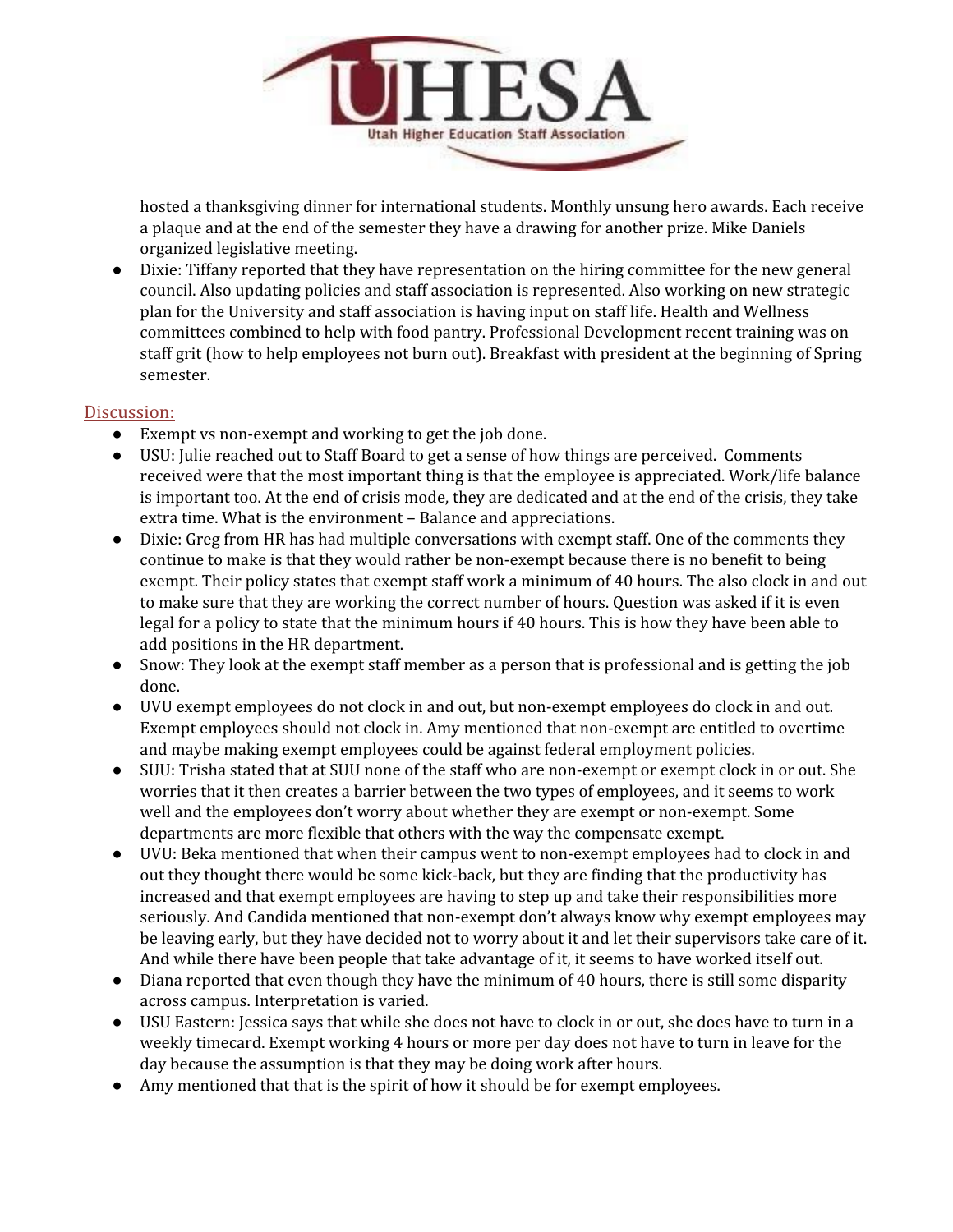

# From the Chat Board

*From Mark - Utah to Everyone: 09:38 AM* the advantage of exempt, is that if you work 48 hours one week, its "kinda" acceptable to work 32 the next if you have to clock in, you cant do that for FTE purposes *From Billi Tsuya to Everyone: 09:40 AM* same with the UofU *From Mark - Utah to Everyone: 09:44 AM* we treat the minimum as an "average". ie, over a short period of time, you have to average at least 40 hours per week that way you aren't theoretically punished for being required to work a 12 hour day *From Amy's iPad to Everyone: 09:46 AM* same here, varies widely by dept for exempt employees in terms of unofficial "comp" time. *From Billi Tsuya to Everyone: 09:49 AM* WIDELY depends on the funding for the department and depends on the supervisor approving "reconciling" time *From Mark - Utah to Everyone: 09:51 AM* the other issue, is we are primarily hospital staff in 1 way or another and medical needs are very different than general academic needs *From Dennis Kohler to Everyone: 09:52 AM* Interesting case law on definitions Hughes v. GULF INTERSTATE FIELD SERVICES, INC https://scholar.google.com/scholar\_case?case=1271292084863667964&q=hughs+gulf+interstate&hl=e n&as\_sdt=4,111,126 *From Julie Duersch - USU to Everyone: 09:54 AM* The big question for exempt employees is do we trust them to fulfill the job they've been hired to do? Whatever the hours it takes. And are they working closely with their supervisor/director to ensure that they are meeting expectations. If that is happening, then the system works. For non-exempt, since the expectation isn't there for working longer as part of the job UNLESS properly compensated for their extra work, the tracking acts as an advantage to ensure that they aren't being overworked without proper compensation. Thanks Greg for really getting the conversation started! *From Dennis Kohler to Everyone: 09:54 AM* Yes, thanks Greg! We have the same discussions with our HR office. *From Mark - Utah to Everyone: 09:55 AM* Julie, I think I agree with your assessment. Exempt vs non-exempt......it's a localized decision. not really institutionalized BEFORE EVERYONE LEAVES....what's the plan for the legislative session *From Dennis Kohler to Everyone: 09:55 AM* https://www.workfront.com/blog/how-millennials-view-work *From Julie Duersch - USU to Everyone: 09:55 AM*

Happy holidays everyone!

*From Trisha Robertson - SUU to Everyone: 09:55 AM*

Yes, I think the key is good supervision because a system can be abused by both exempt and non-exempt if they are not held accountable in some way.